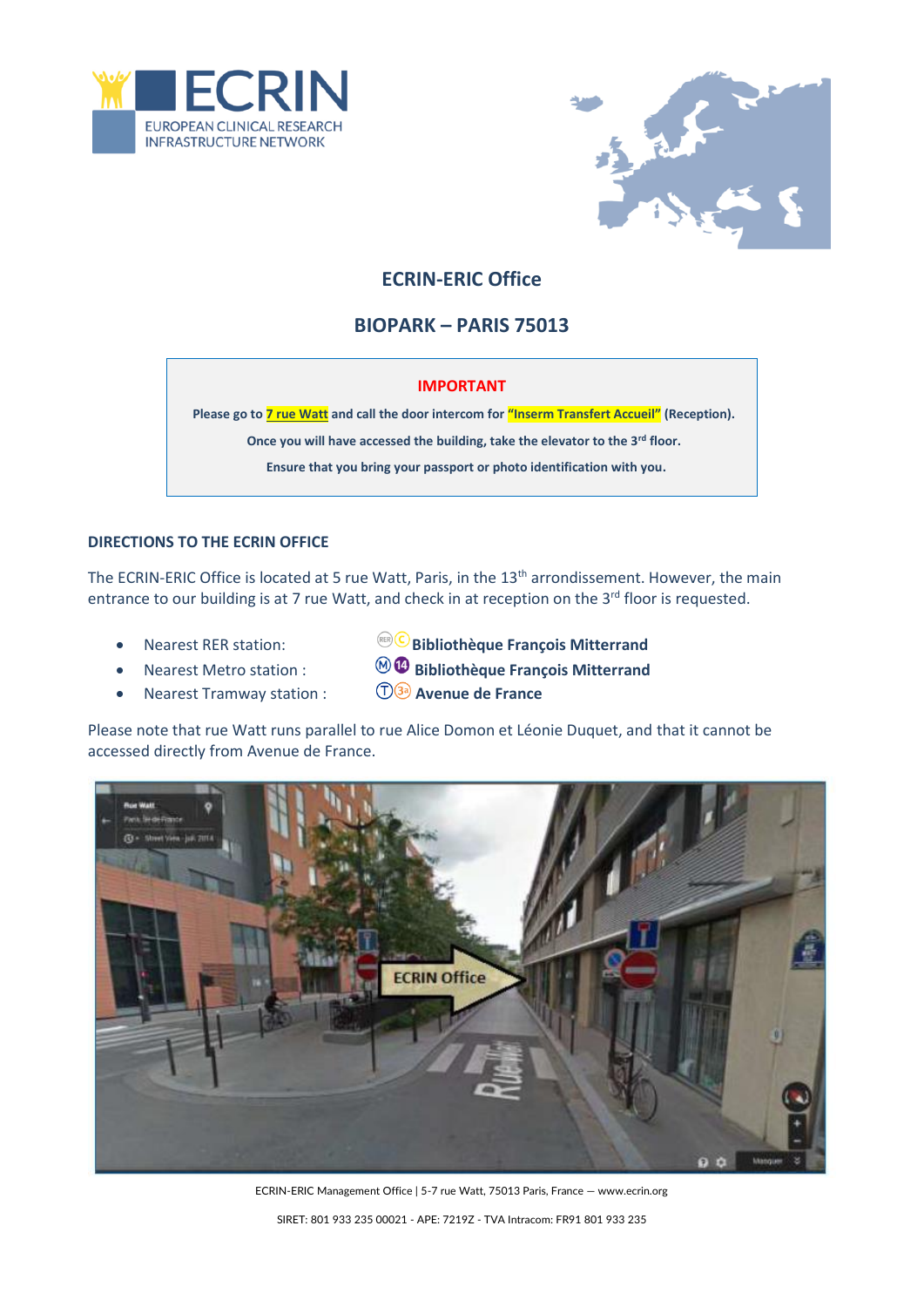### **DIRECTIONS FROM CHARLES DE GAULLE AIRPORT TO PARIS**

REER B will take you from Charles de Gaulle Airport to downtown Paris. A free CDGVAL shuttle connects the RER B stations with the airport terminals.

#### **Access to RER line B from airport terminals:**

Terminal 1 and 3: Aéroport CDG 1 station

- Terminal 1 is available by free CDGVAL shuttle.
- Terminal 3 is available by pedestrian walkway.

#### Terminal 2: Aéroport CDG 2 TGV station

- Terminals 2C, 2D, 2E and 2F can be accessed by foot and moving walkway.
- Terminal 2A can be accessed by foot or by free N shuttle from RER station, level 5.
- Terminal 2G can be accessed by free N2 shuttle, from Terminal 2F, exit 2.10.

**RER B** train from CDG Airport to Saint Michel Notre Dame station, then change to  $\frac{\text{RER}}{\text{CB}}$  headed to Juvisysur-Orge and get off at Bibliothèque François Mitterrand station.

**Fare:** 10.30 € one way (tickets available in all RER and Metro stations, including the airport). **Journey time:** from CDG Airport to Bibliothèque François Mitterrand station - approx. 45 min. **Frequency :** train every 10-20 min. on weekdays.

 $\hat{A}$  From Bibliothèque François Mitterrand station approximately 8 minutes to 5-7 rue Watt.<br>Take **exit. S** Rue Goscinny walk down Avenue de France, turn left and go down Rue Alice D Take **exit &** Rue Goscinny , walk down Avenue de France, turn left and go down Rue Alice Domon et Léonie Duquet, turn right at Rue Albert Einstein and left down Rue Watt (see map below).

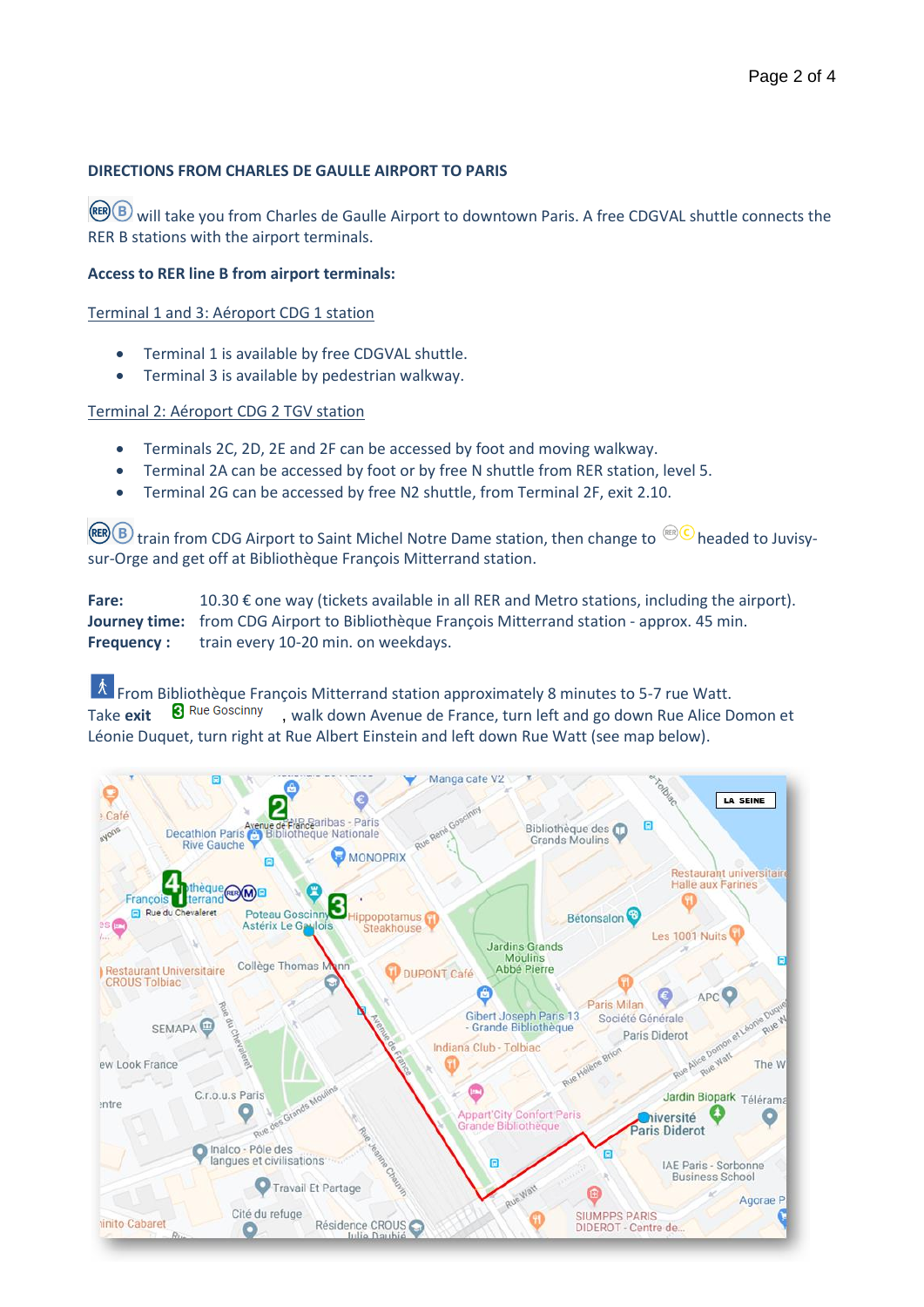### **DIRECTIONS FROM ORLY AIRPORT TO PARIS**

 $\overline{\text{C}}$  will take you from Pont de Rungis Aéroport d'Orly station to Paris. This station can be reached by a "Paris par le train" shuttle bus - 10 minute journey.

## Access to shuttle **Drly Bus** from airport terminals:

Paris Orly South – entrance C, stop 6.

Paris Orly West – arrival entrance C, stop 6.

 $F^{\text{RHS}}$  From Pont de Rungis Aéroport d'Orly station take the train headed to Pontoise and get off at

Bibliothèque François Mitterrand station.  $\overrightarrow{k}$  From Bibliothèque François Mitterrand station approximately 8 minutes to 5-7 rue Watt (see map on p. 2).

| Fare:             | 4.45 € RER train to Paris one way.                                                                             |
|-------------------|----------------------------------------------------------------------------------------------------------------|
|                   | 6.35 € (combined fare shuttle + train to Paris) one way.                                                       |
|                   | Tickets available in all RER and Metro stations, including the airport.                                        |
|                   | <b>Journey time:</b> from Pont de Rungis Aéroport d'Orly to Bibliothèque François Mitterrand station - approx. |
|                   | 35 min.                                                                                                        |
| <b>Frequency:</b> | train every 15-20 min. on weekdays.                                                                            |

**Orly Val M** Shuttle also links Orly Airport to Paris Anthony station, where **EXP B** is accessible. This shuttle stops at the south terminal between exits K and J and outside the west terminal at exit A. Journey time is 15 minutes from the airport to Paris Anthony station.

**Fare:** 12.10 € (combined fare shuttle + train to Paris) one way. Tickets available in all RER and Metro stations, including the airport. **Journey time:** from Paris Anthony to Bibliothèque François Mitterrand station - approx. 35min. **Frequency :** shuttle every 5-10 min.

 $F(R)$  From Paris Anthony - take the train headed to Cité Universitaire station, where you will get off and

take tramway  $\widehat{D}$ <sup>3</sup> headed to Porte de Vincennes. Get off at Avenue de France station.  $\overline{K}$  From Avenue de France approximately 6 minutes to 5-7 rue Watt.

| Fare:             | 1.90 € one way.                                                                                     |
|-------------------|-----------------------------------------------------------------------------------------------------|
|                   | Tickets available in all tramway stations.                                                          |
|                   | Journey time: from Cité Universitaire to Bibliothèque François Mitterrand station - approx. 20 min. |
|                   | (see map on $p. 4$ )                                                                                |
| <b>Frequency:</b> | tramway every 5-10 min. on weekdays.                                                                |